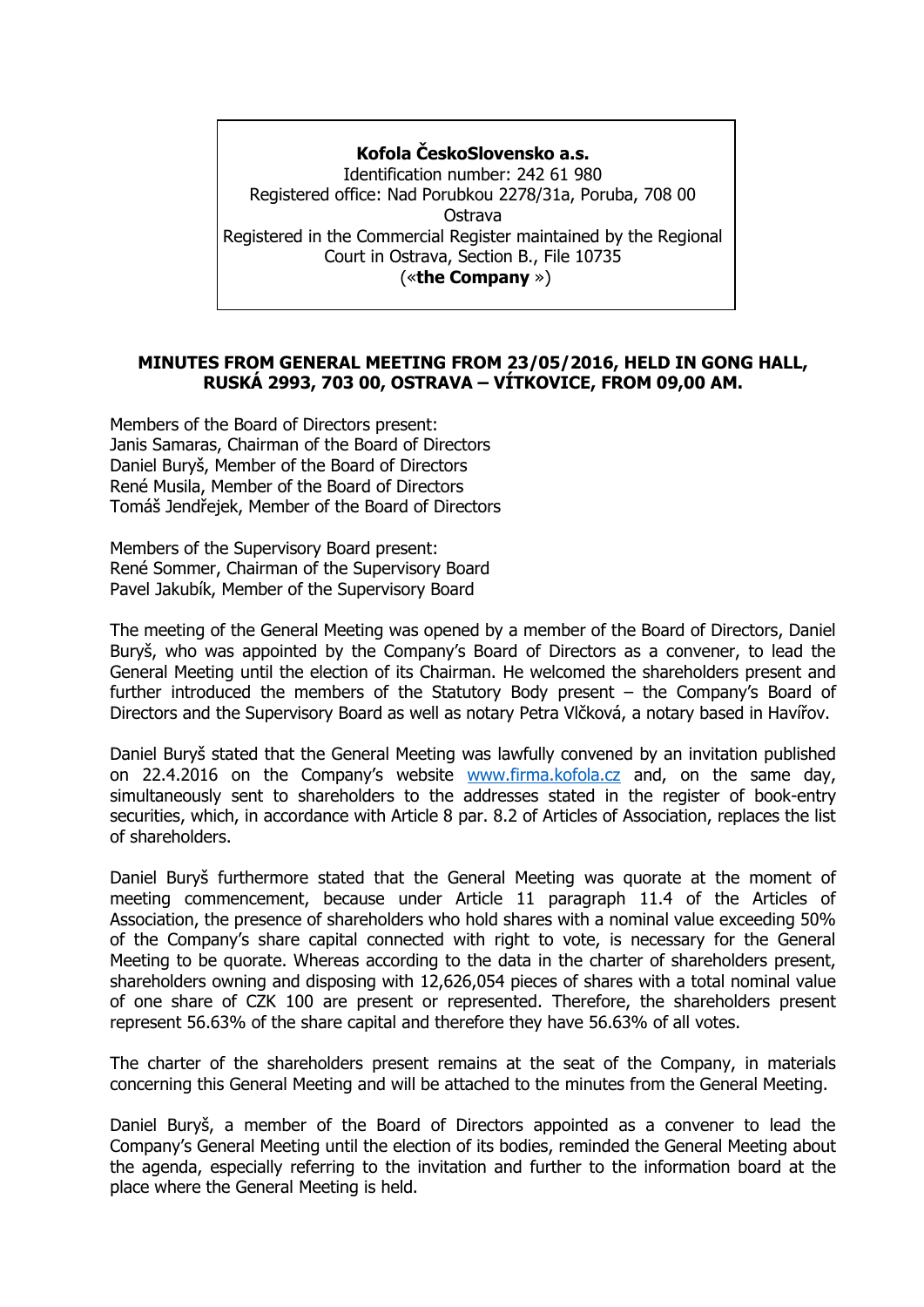# **Point 2: Approval of the General Meeting's rules and voting regulations, election of the General Meeting bodies**

Daniel Buryš, within the meaning of the set agenda, presented the Board of Directors' proposal to approve the General Meeting's rules and voting regulations as amended that was attached to the General Meeting's invitation. Furthermore, Daniel Buryš instructed attendees about the method of voting on the General Meeting by stating that, in accordance with Article 14 paragraph 14.2 of Articles of Association, it is permitted to vote on the General Meeting with the use of technical means. One of the Company's shareholders actually used this option. The shareholders were simultaneously in accordance with Article 14 paragraph 14.3 of Articles of Association entitled to cast their votes by correspondence, as they were properly instructed in the General Meeting's invitation. Subsequently, Daniel Buryš appealed the General Meeting to vote on the following proposal:

#### **RESOLUTION no. 1: "The General Meeting approves the General Meeting's rules and voting regulations as presented by the Board of Directors."**

Daniel Buryš appealed to the General Meeting to vote about the proposed resolutions with ballots.

After the completion of voting and the counting of votes, Daniel Buryš stated that, according to the preliminary vote counting result, most of the present voted for the approval of the General Meeting's rules and voting regulations.

# **The General Meeting approved the General Meeting's rules and voting regulations according to the proposal submitted by votes of all shareholders present (100 %).**

Further, Daniel Buryš informed those present about the need for changes in the constitution of the General Meeting's bodies with regard to the obstacles that prevented certain nominees from participating. Subsequently, Daniel Buryš presented a revised proposal for the composition of the General Meeting's bodies:

Chairman of the General Meeting: Kateřina Šrámková Registrar: René Sommer Entry verifiers: Karin Josefusová and Pavel Jakubík Scrutineers: Daniela Mikolajková, Monika Štolbová, Halina Santariusová, Veronika Šindářová, Martin Hruška and Miloš Němec.

Daniel Buryš appealed to the General Meeting to vote on the following proposal:

# **RESOLUTION no. 2:**

**"The General Meeting elects Kateřina Šrámková as the General Meeting's Chairman, René Sommer as Registrar, Karin Josefusová and Pavel Jakubík as Entry verifiers and Daniela Mikolajková, Monika Štolbová, Halina Santariusová, Veronika Šindářová, Martin Hruška and Miloš Němec as persons authorised to count votes (Scrutineers)."**

Daniel Buryš appealed to the General Meeting to vote on the proposed bodies of the General Meeting.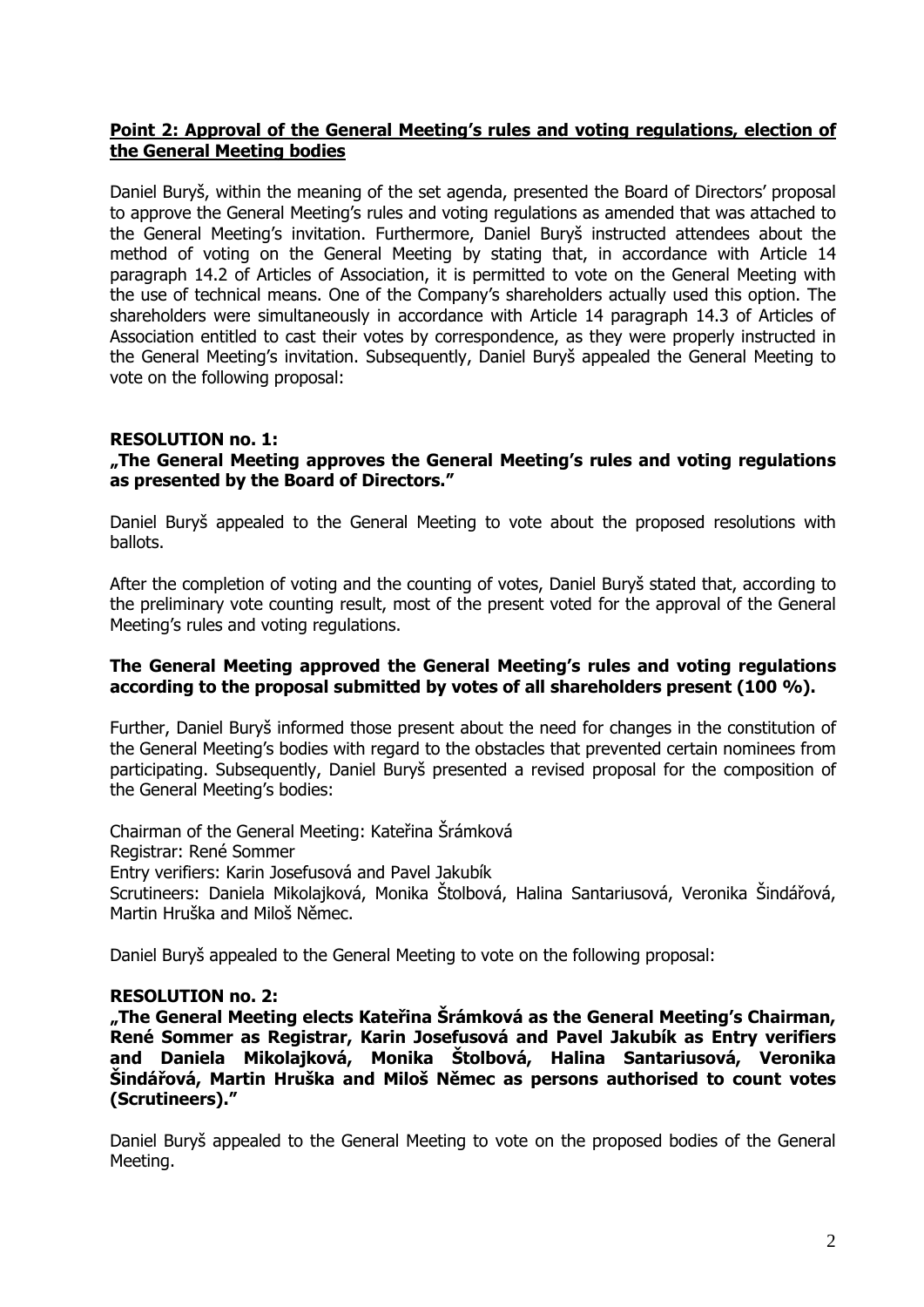After the completion of voting and the counting of votes, Daniel Buryš stated that, according to the preliminary vote counting result most of the present voted for the proposed bodies of the General Meeting.

# **The General Meeting elected the Chairman, Registrar, Entry verifiers and Scrutineers according to the submitted proposal by 12,484,054 votes, i.e. votes of 98.88% of those present.**

Daniel Buryš further appealed to the elected Chairman of the General Meeting to assume the function.

The elected Chairman of the General Meeting, Kateřina Šrámková, thanked everyone present for the trust and assumed the leadership of the General Meeting. The Chairman of the General Meeting declared that the orderly General Meeting of the Company is quorate when shareholders owning or representing 56.63% of the Company's share capital are present.

Furthermore, the Chairman of the General Meeting appealed to the present shareholders to give their consent to procure the audio and video recording from the General Meeting.

## **RESOLUTION no. 3:**

## **"The General Meeting gives their consent to procure the audio and video recording from its proceedings."**

The shareholders present at the General Meeting, when the votes received by correspondence do not count, gave their consent to procure the audio and video recording.

Subsequently, the Chairman of the General Meeting appealed to the General Meeting to discuss point no.3 and no. 4 of the program:

## **Point 3 and Point 4: Familiarising the General Meeting with the planned crossborder merger and clarification of cross-border merger project and Familiarising the General Meeting with an expert report on cross-border merger and with all significant changes related to assets of all participating companies**

For these purposes, the Chairman of the General Meeting passed the floor to the Member of the Board of Directors, Daniel Buryš, who acquainted the General Meeting with the fact that the Company, as a successor company, intends to participate in a cross-border merger. The reason for the cross-border merger is the planned simplification of the organisational structure within the KOFOLA Group. Furthermore, Daniel Buryš stated that 4 other companies from the KOFOLA Group will be participating in the cross-border merger - Kofola CS a.s., PINELLI spol. s r.o., Kofola S.A. and KOFOLA, holdinška družba d.o.o. Except for one company, the participating companies are companies with no employees. The General Meeting was also acquainted with the expert report on the merger referring to documents published on the website of the Company. Simultaneously, the General Meeting was acquainted with the fact that, from the date of Merger project preparation to the date when the General Meeting is held, no significant changes concerning the assets of the participating companies occurred.

Since none of the shareholders present raised any request for clarification, the Chairman of the General Meeting continued to the next item on the agenda of the General Meeting, namely: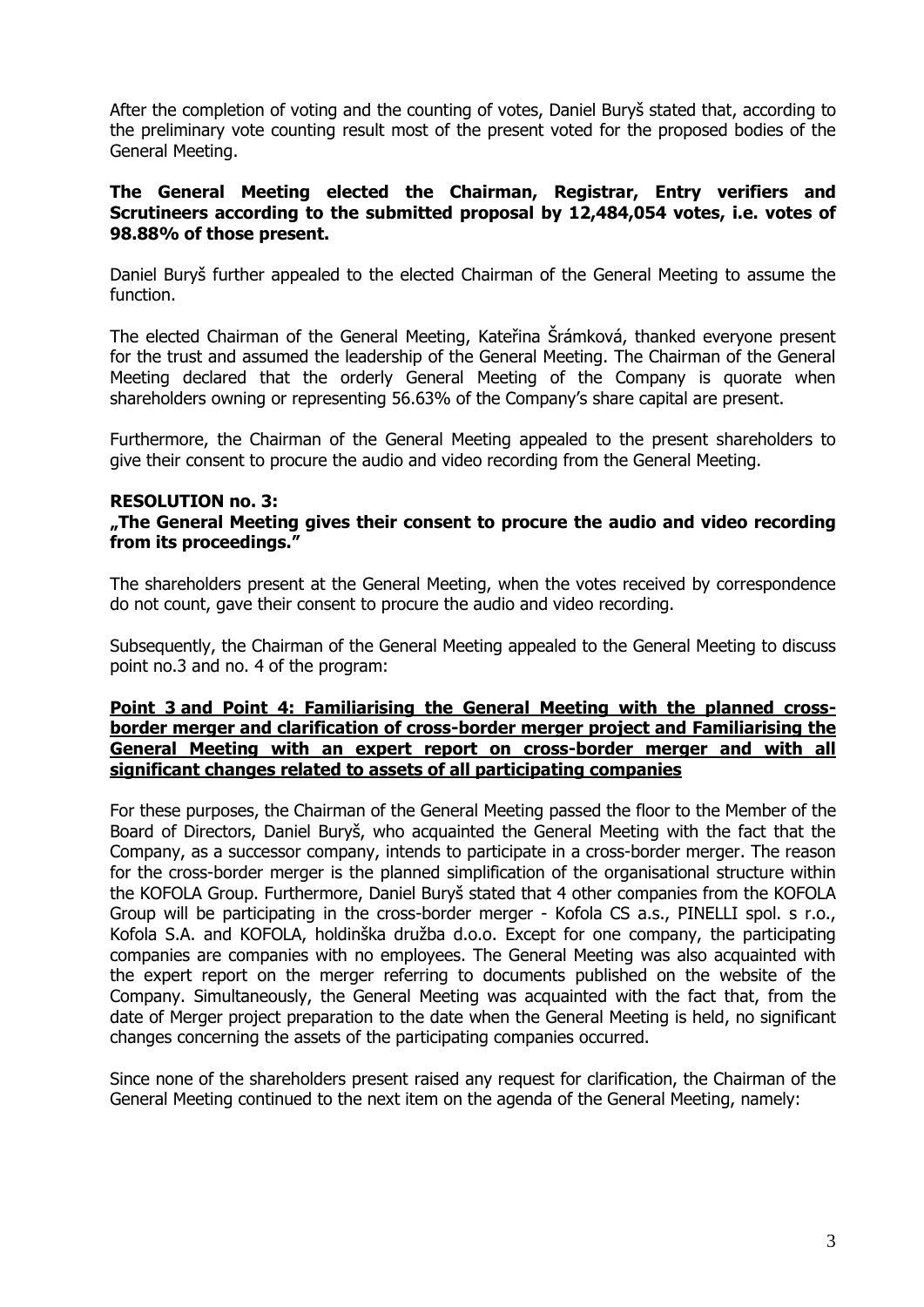# **Point 5: Approval of the cross-border merger**

Within the fifth point on the General Meeting agenda, the Chairman of the General Meeting presented the draft of the decision on approval of the cross-border merger, in this wording:

# **RESOLUTION no. 4:**

**"The General Meeting of the business company Kofola ČeskoSlovensko a.s., with its registered office Nad Porubkou 2278/31a, Poruba, 708 00 Ostrava, identification number 242 61 980, registered in the Commercial Register maintained by the Regional Court in Ostrava, Section B, Insert 10735, (hereinafter the Company) approves:**

**1. cross-border merger of the Company, as the successor company, and the following acquired companies (i) Kofola CS a.s., joint-stock company existing under the legal order of the Czech Republic, with its registered office Nad Porubkou 2278/31a, Poruba, 708 00 Ostrava, the Czech Republic, identification number: 276 63 001, registered in the Commercial Register maintained by the Regional Court in Ostrava, Section B, Insert 3109, (ii) PINELLI spol. s r.o., a limited liability company existing under the legal order of the Czech Republic, with its registered office Za Drahou 165/1, Pod Bezručovým vrchem, 794 01 Krnov, the Czech Republic, identification number: 498 11 908 registered in the Commercial Register maintained by the Regional Court in Ostrava, Section C, Insert 37942, (iii) Kofola S.A., jointstock company (in polish: spółka akcyjna) existing under the legal order of the Republic of Poland, with its registered office ul. Wschodnia 5, 99-300 Kutno, the Republic of Poland, registered in the Commercial Register of the National Court Register, maintained by the District Court for Lodz-Srodmiescie in Lodz, XX Commercial Department of the National Court Register, under KRS number 0000134518, having REGON number: 012771739 and (iv) KOFOLA, holdinška družba d.o.o. (slovinsky: družba z omejeno odgovornostjo), a limited liability company existing under the legal order of the Republic of Slovenia, with its registered office Boračeva 37, 9252 Radenci, the Republic of Slovenia, identification number: 6744605000, registered in the Commercial Register maintained by the District Court in Ljubljana, the Republic of Slovenia and the Office of the Republic of Slovenia for public registers and similar services under the no. 2014/55764 ("crossborder merger");** 

**2. the cross-border merger project prepared and signed on 18 April 2016;**

**3. the final financial statements of the Company as at 31 December 2015, the date which precedes the decisive date of the cross-border merger, prepared as statutory financial statements;** 

**4. the Company's opening balance sheet as at 1 January 2016, i.e. as at the decisive date of the cross-border merger."**

For this proposal, no counter-proposals, objections or question were raised by the shareholders present. Therefore, the Chairman of the General Meeting put this point of agenda to a vote. Before opening the vote, the Chairman of the General Meeting stated that the General Meeting is quorate, because the shareholders owning shares whose nominal value represent in total 56.635% of the Company's share capital (i.e. 12,626,794 votes) are still present. The shareholder owning 740 shares in total with total nominal value in the amount of CZK 74,000 which are associated with 740 votes newly arrived and attended the voting. Next, the Chairman invited the shareholders present to vote in order: for, against and abstained.

# **Based on the results of the voting, the Chairman of the General Meeting stated that the proposal was accepted by all votes of the shareholders present.**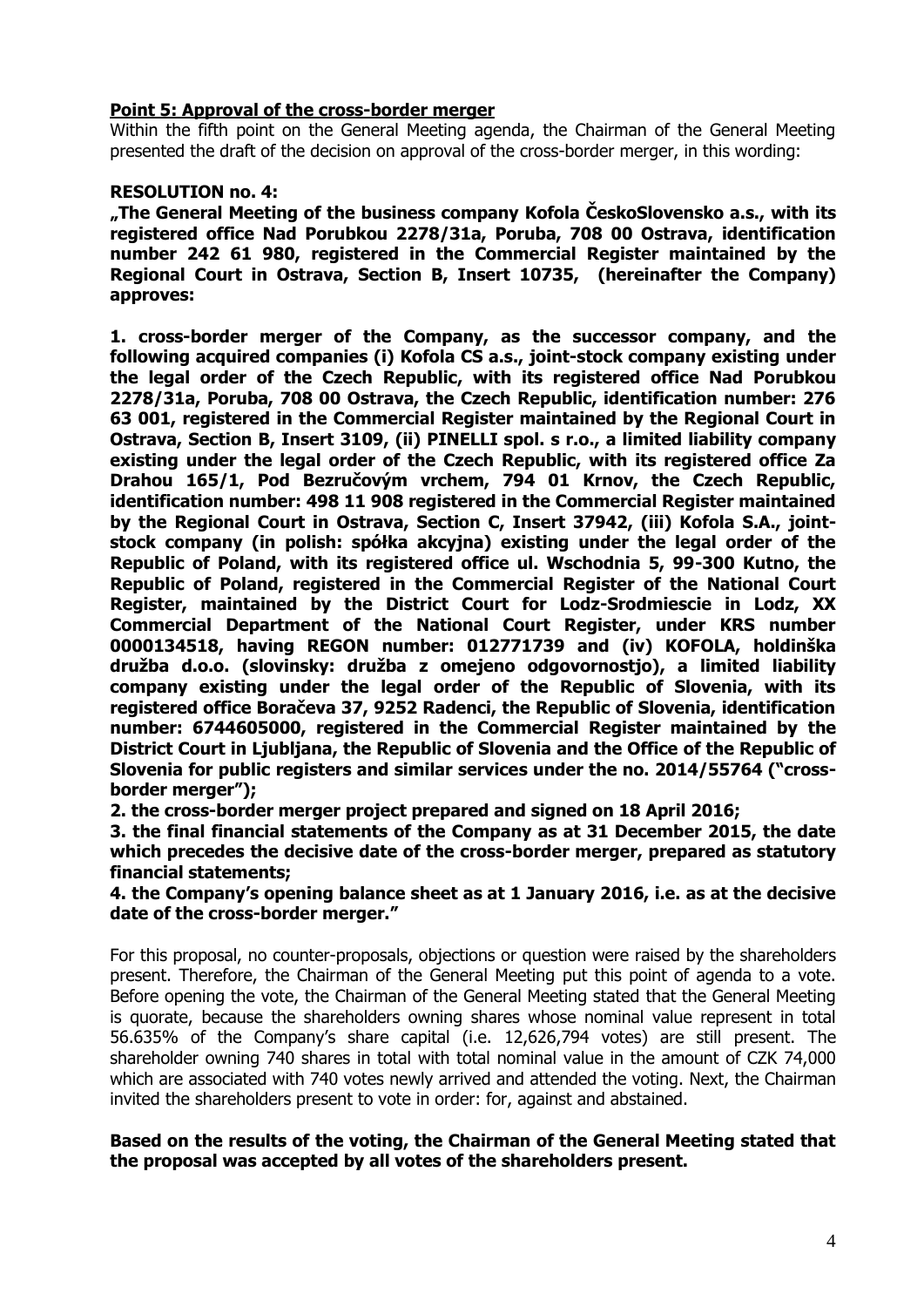The decisive number of votes for acceptance of the proposal amounted to 9,470,096 votes. For the proposal, voted the shareholders possessing 12,626,794 votes in total (i.e. 100%) of the votes of the shareholders present.

A separate notarial act has been drawn up by Petra Vlčková, notary based in Havířov, about this decision of the General Meeting.

Subsequently, the Chairman of the General Meeting proposed that the meeting proceed to the next point on the General Meeting agenda:

# **Point no. 6: Decision to amend the Articles of Association**

The Chairman of the General Meeting stated that the proposal of the amendment of the Company's Articles of Association was part of invitation to the General Meeting, and it was published on the Company's website. Proposed amendments of the Articles are merely technical-organisational changes due to the simplifying of the organisation of the General Meeting.

Before proceeding to voting on the proposed amendments, the Chairman of the General Meeting asked the shareholders present whether they had any counter-proposals, objections or questions. Since the shareholders did not present any such proposals, the Chairman of the General Meeting appealed to the General Meeting to vote on the following resolutions:

# **RESOLUTION no. 5:**

## **"The General Meeting is deciding about the amendment of the Articles of Association of Kofola ČeskoSlovensko a.s. as it was proposed by the Board of Directors to the General Meeting."**

Before starting the voting, the Chairman of the General Meeting stated again that there was a change in the quorum but that the General Meeting is still quorate, because shareholders present owning shares whose nominal value represents 56.636% in total of the Company's share capital. The shareholder owning 95 shares in total with a total nominal value in the amount of CZK 9,500 which are associated with 95 votes newly arrived and attended the voting. Then the Chairman invited shareholders present to vote in order: for, against and abstained.

## **Based on the results of the voting, the Chairman of the General Meeting stated that the proposal was accepted by 12,484,889 votes, i.e. 98.88% of shareholders present. 142,000 votes, i.e. 1.12% of present shareholders voted against. Nobody abstained.**

The decisive number of votes for acceptance was 8,417,926 votes. For acceptance, shareholders possessing 12,484,889 votes, i.e. 98.88% of shareholders present votes, voted.

A separate notarial act has been drawn up by Petra Vlčková, notary based in Havířov, about this decision of the General Meeting.

Further, the meeting moved onto the next point on the General Meeting agenda:

# **Point no. 7: Report of the Board of Directors on the business activities of the Company and the state of its assets for 2015 and Summary explanatory report relating to matters under § 118 sec. 5 points a) to k) of Act no. 256/2004**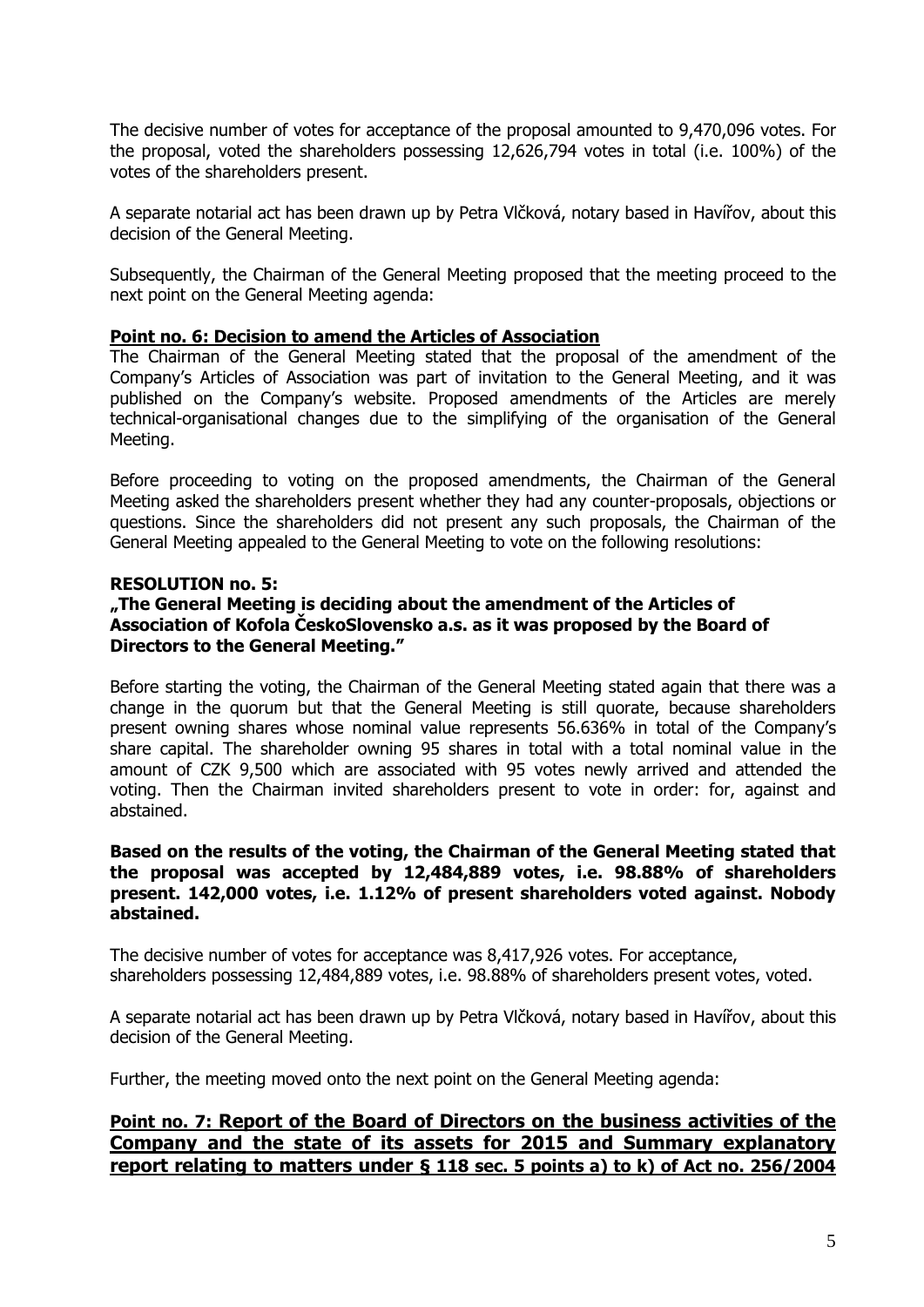## **Coll., on business in capital market and Conclusions of the report on relations between the controlling party and party controlled by the controlling party and parties controlled by the same controlling party for 2015**

Within this point, the Chairman of the General Meeting passed the floor to the Member of the Board of Directors, Daniel Buryš, who presented the Report of the Board of Directors on the Company's business activity and of its assets for 2015, which concerned the most important results of the Company in 2015 and the outlook for 2016. The Summary explanatory report relating to matters under § 118 par. 5 points a) to k) of Act no. 256/2004 Coll., on business in capital market and Conclusions of the report on relations between the controlling party and party controlled by the controlling party and parties controlled by the same controlling party for 2015 were provided to shareholders on the Company's website, Daniel Buryš therefore referred to those documents.

Subsequently, Daniel Buryš thanked the General Meeting for their attention paid to his report.

No questions from the shareholders present were submitted to this point of the General Meeting's agenda. This part of the meeting was therefore terminated.

## **Point no. 8: Supervisory Board report on results of control activity, including information on review of the report on relations**

At the Chairman of the General Meeting's request, René Sommer, the Chairman of the Company's Supervisory Board, took the opportunity to speak and presented the Report of the Supervisory Board on the results of controlling activity, which included information on the review of the report on relations.

Part of the Supervisory Board report is an opinion about the Company's financial statements and consolidated financial statements of KOFOLA Group. This point of the agenda is not subject of voting.

René Sommer familiarised the General Meeting with the personnel changes in the Supervisory Board, and with the delivery of a notice of withdrawal of one of the members of the Supervisory Board, acknowledgment of which is on the agenda of today's General Meeting. Further, the General Meeting was informed about the Supervisory Board's activities and the fact that the Supervisory Board did not detect any significant deficiencies in the activities of the Board of Directors during its inspection and states that the results of the KOFOLA Group achieved in 2015 were very good.

The Chairman of the Supervisory Board, René Sommer, specifically stated that the Supervisory Board reviewed the Report on relations between the related parties for 2015 and found no irregularities.

Furthermore, the Supervisory Board reviewed the Company's financial statements as at 31.12.2015 including the auditor's report and further the Consolidated financial statement of the KOFOLA Group as at 31.12.2015 including the auditor's report and within this review it did not identify any deficiencies and inaccuracies. Therefore, the Supervisory Board recommends to the General Meeting that it approve these financial statements.

The Supervisory Board further reviewed the proposal of the Board of Directors on settlement of the financial result for 2015 and recommends that the General Meeting approve this proposal.

Subsequently, René Sommer thanked the General Meeting for its consideration.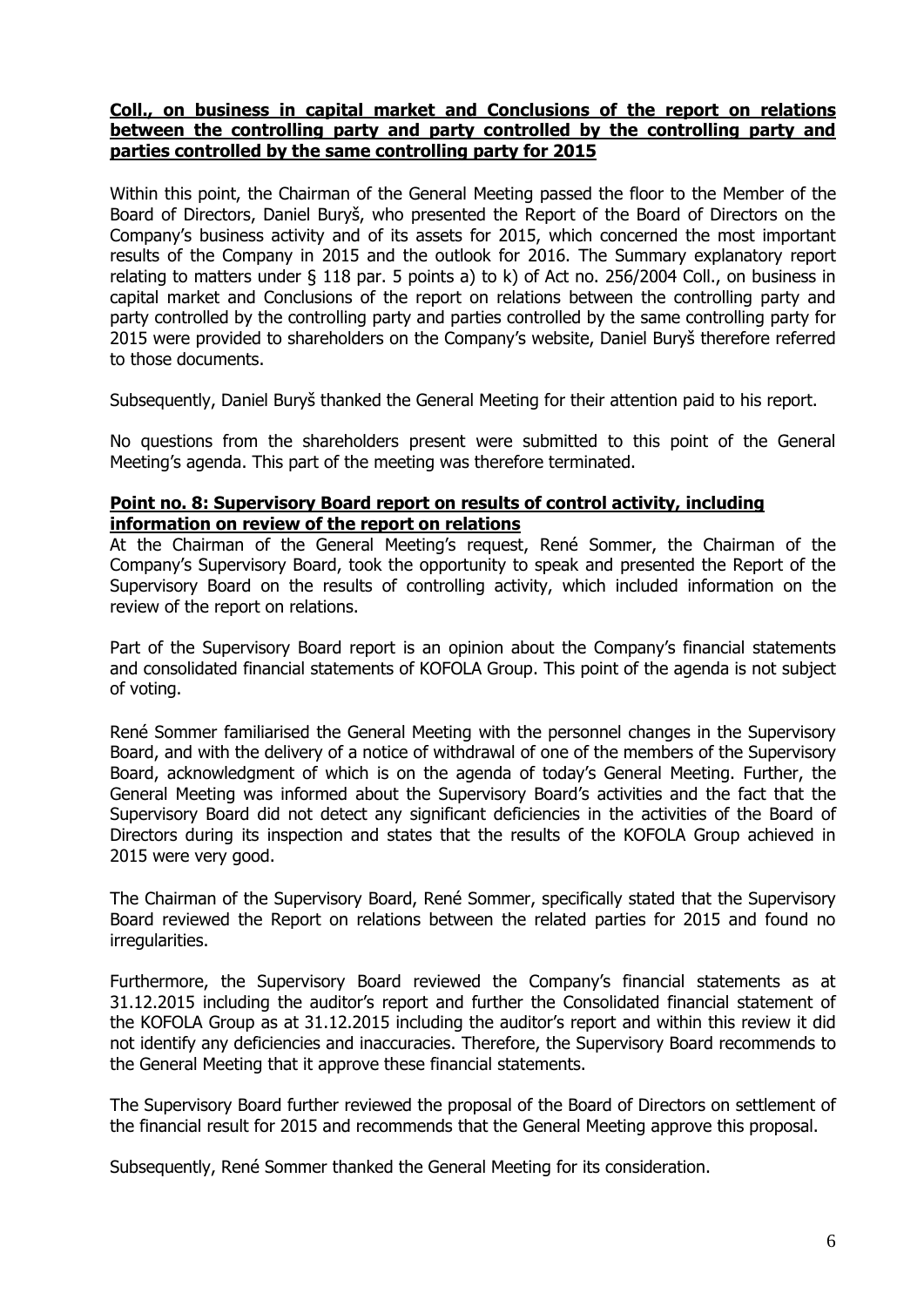No questions were presented from the present shareholders' side to this point of the General Meeting agenda.

# **Point no. 9: Approval of the KOFOLA Group's consolidated financial statements for 2015**

Within this point of the General Meeting agenda, the Chairman of the General Meeting presented the proposal for a decision on approval of KOFOLA Group's consolidated financial statements for 2015, using this wording:

## **RESOLUTION no. 6:**

## **"The General Meeting approves KOFOLA Group's consolidated financial statements as at 31.12.2015."**

The Chairman of the General Meeting appealed to the General Meeting to vote on the proposed resolution of the General Meeting.

Based on the results of the voting, the Chairman of the Supervisory Board stated that the proposal was accepted with 12,626,889 votes, i.e. 100% of the present shareholders votes. No one abstained.

## **Point no. 10: Decision about the disposition with the Company's economic results for 2015**

The Chairman of the General Meeting firstly passed the floor to the member of the Board of Directors, Daniel Buryš, who explained to the General Meeting the reasons for the negative economic results in 2015. The loss is created mainly by administrative costs associated with entry onto the Prague Stock Exchange, after the effect of the cross-border merger, the financial situation of the parent company will naturally change significantly.

No questions were asked by the shareholders' present regarding this point of the General Meeting agenda.

Subsequently the Chairman of the General Meeting appealed to the General Meeting to vote on the following proposal:

## **RESOLUTION no. 7:**

**"The General Meeting of Kofola ČeskoSlovensko a.s. decided to deal with the economic result for the accounting period from 1.1.2015 to 31.12.2015, as follows: created loss incured in the amount of CZK 12,277,618.58 will be transferred to the account of accumulated losses from the previous years."**

Based on the results of the voting, the Chairman of the General Meeting stated that the proposal was accepted. For the adoption of proposal, the shareholders possessing 12,626,853 votes, i.e. 99.999% of the present shareholders votes during the decision, voted. The shareholder voting through means of remote communication with a total of 36 votes abstained on this point.

# **Point no. 11: Information regarding the planned payment of the advances on earnings per share in 2016**

The Chairman of the General Meeting passed the floor to Daniel Buryš, member of the Board of Directors, to acquaint the General Meeting with the intention to pay the advance on earnings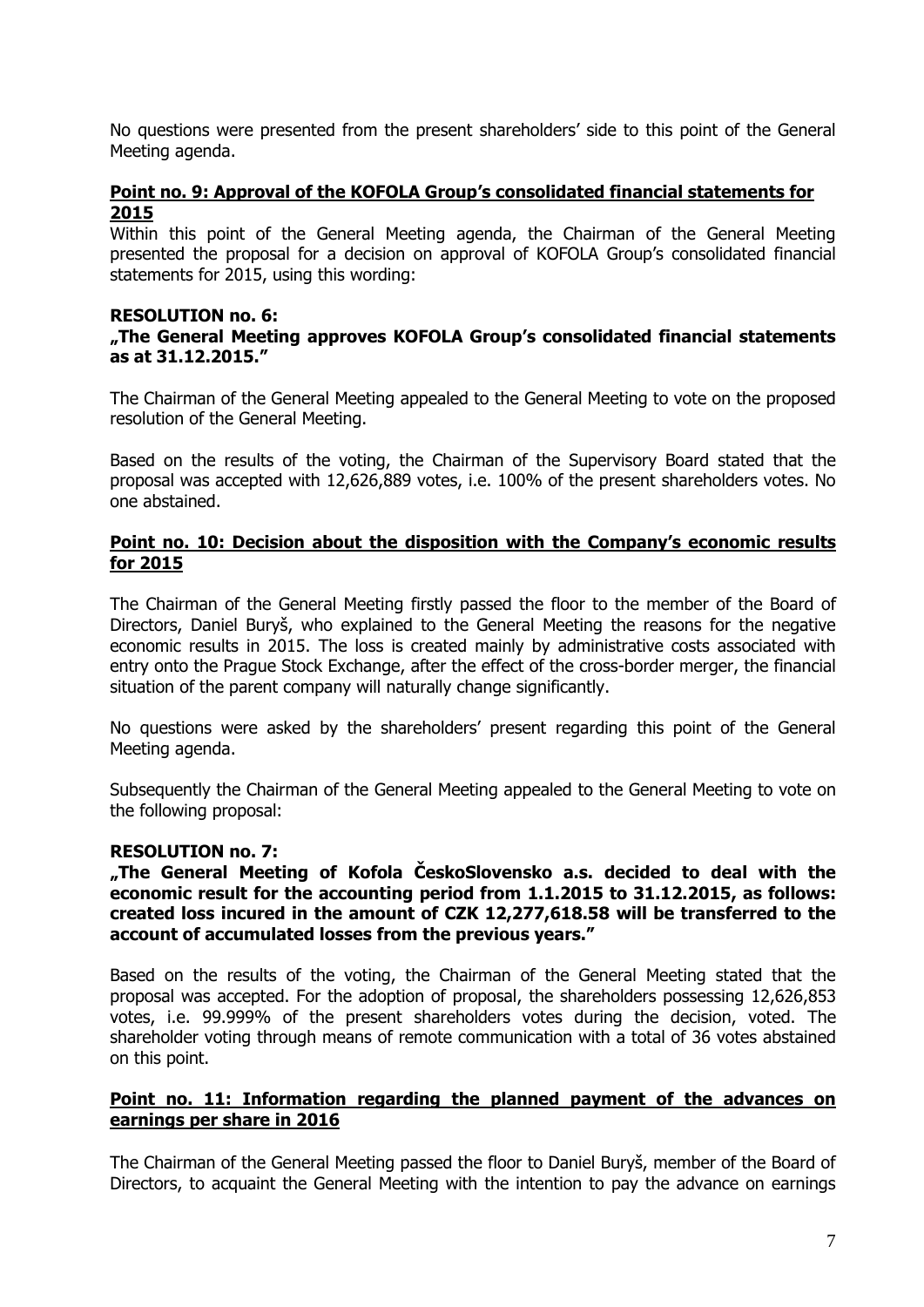per share for 2016. After the registration of the Company's cross-border merger with the Commercial Register, the Board of Directors will decide on the payment of advances on earnings per share for 2016 based on the results for the 9 calendar months of this year. Therefore, the General Meeting will not make a decision in this regard.

No questions were asked by the shareholders' present regarding this point of the General Meeting agenda.

# **Point no. 12: Appointment of the auditor for the statutory audit for the accounting period of the calendar year 2016**

Within this point of the General Meeting's agenda, the Chairman of the General Meeting passed the floor to René Sommer, the Chairman of the Company's Supervisory Board. René Sommer stated that the Supervisory Board in cooperation with the Audit Committee agrees with the selection of the auditor and recommends that the General Meeting approve PricewaterhouseCoopers Audit, s.r.o., identification number: 0765521 with its registered office Hvězdova 1734/2c, Nusle, 140 00 Praha 4, as the auditor for the accounting period of the financial year 2016 based on the discussion and a proposal of the Board of Directors and the Finance Department. The proposed auditor is Kateřina Trombalová.

Subsequently, the Chairman of the General Meeting appealed to the General Meeting to vote on the following proposal:

## **RESOLUTION no. 8:**

**"The General Meeting of Kofola ČeskoSlovensko a.s. appoints PricewaterhouseCoopers Audit, s.r.o., identification number: 40765521, with its registered office Hvězdova 1734/2c, Nusle, 140 00 Praha 4 as the auditor for the statutory audit for the accounting period of the calendar year 2016."**

Based on the results of the voting, the Chairman of the General Meeting stated that the proposal was accepted. For the adoption of proposal, shareholders possessing 12,626,889 votes, i.e. 100% votes of the shareholders present, voted.

# **Point no. 13: Acknowledgment of the resignation of a member of the Supervisory Board and, at the request of the resigning member of the Supervisory Board, approval of different moment of termination of his position and the election of the member of the Supervisory Board**

The Chairman of the General Meeting repeated once again that a notice from Dariusz Romuald Prończuk, born 14.10.1961, residence 02 – 776 Warsaw, Podpułkownika Zbigniewa Stanisława Kiedacza 12 C, the Republic of Poland, was delivered to the Company. The notice was about the resignation from the Supervisory Board with the request that his function would cease as at the date when the notification was discussed by the General Meeting and which is on the agenda of today's General Meeting.

Subsequently, the Chairman of the General Meeting appealed the the General Meeting to vote on the following proposal:

## **RESOLUTION no. 9:**

**" The General Meeting of Kofola ČeskoSlovensko a.s. discussed the announcement of Dariusz Romuald Prończuk, born 14.10.1961, residence 02 – 776 Warsaw, Podpułkownika Zbigniewa Stanisława Kiedacza 12 C, the Republic of Poland, about**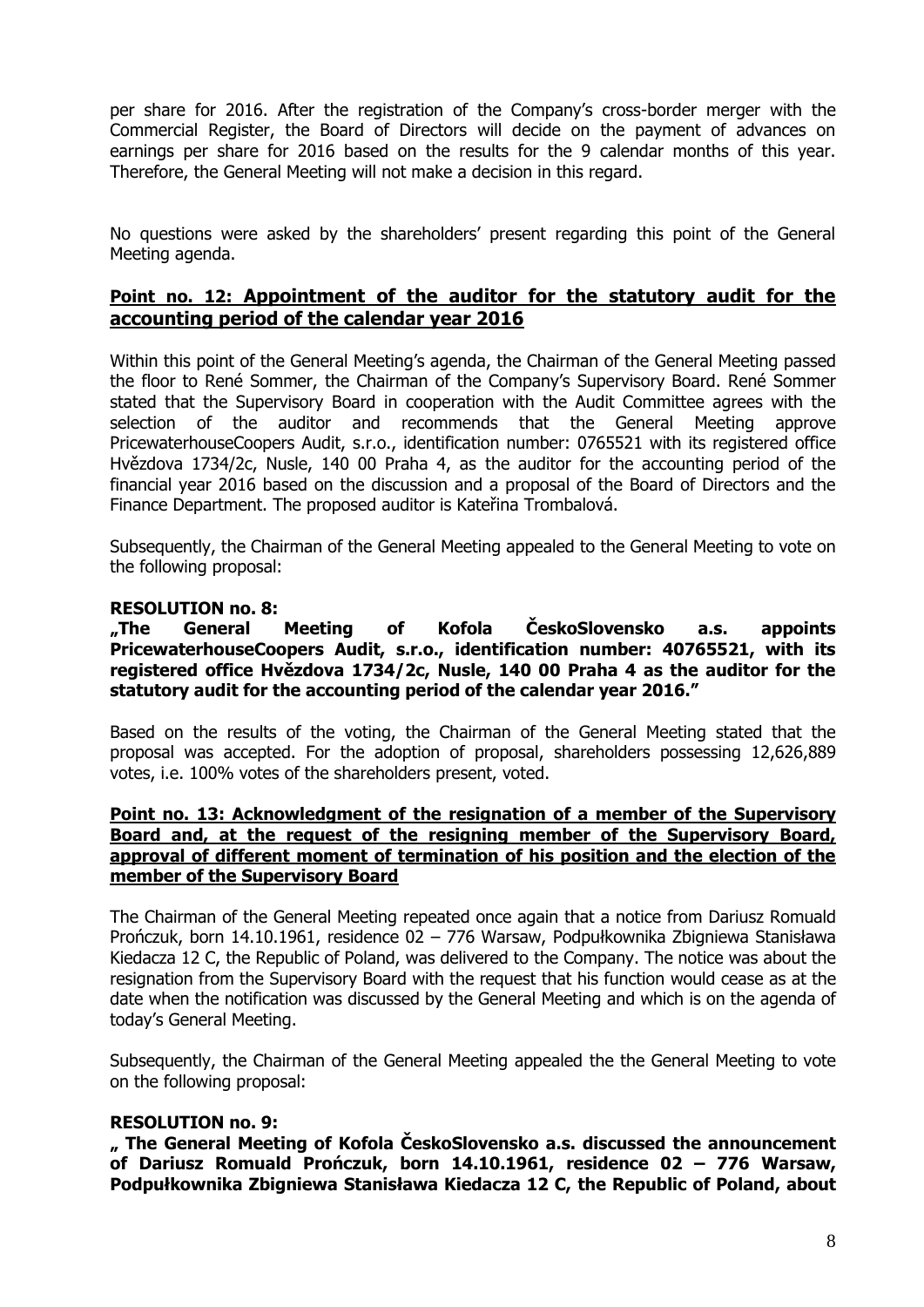# **the resignation from the Supervisory Board and at the request of Dariusz Romuald Prończuk hereby approves the termination of his function as a member of the Supervisory Board as at 23.5.2016."**

Based on the results of the voting, the Chairman of the General Meeting stated that the proposal was accepted. For the adoption of proposal, the shareholders possessing 12,626,505 votes, i.e. 99.997% votes of the shareholders present, voted. None of the shareholders present was against. The shareholder possessing 384 votes, i.e. 0.003% votes of the shareholders present, abstained.

Furthermore, the Chairman of the General Meeting stated that all shareholders had the opportunity to acquaint themselves with the proposal to occupy the vacant position of the Supervisory Board member, in the invitation to the General Meeting. None of the shareholders present raised a counterproposal within this point.

Subsequently, the Chairman of the General Meeting appealed to the General Meeting to vote on the following proposal:

# **RESOLUTION no. 10:**

## **"The General Meeting Kofola ČeskoSlovensko a.s. appoints Ivan Jakúbek, born 22 November 1978, residence Drotarska cesta 90, 811 02, Bratislava, the Slovak Republic as a member of the Supervisory Board."**

Based on the results of the voting, the Chairman of the General Meeting stated that the proposal was accepted. For the adoption of proposal, the shareholders possessing 12,626,505 votes, i.e. 99.997% votes of the shareholders present ,voted. None of the shareholders present was against. The shareholder possessing 384 votes, i.e. 0.003% votes of the shareholders present, abstained.

## **Point 14: Approval of the remuneration of the Supervisory Board member**

Within this point, it is proposed that approval be given for the Company's Supervisory Board member's remuneration to the extent and amount specified in the General Meeting's invitation. No question from the shareholders present were submitted to this point of the General Meeting's agenda. Therefore, the Chairman of the General Meeting appealed to the General Meeting to vote on the following proposal:

## **RESOLUTION no. 11:**

**"The General Meeting approves the payment of remuneration to the members of the Company's Supervisory Board, which consists of monetary payments in the amount of CZK 36,000 per month, payable at the latest by the end of next month and further non-monetary benefits in the form of liability insurance for damage caused by the member of the Company's Supervisory Board at the performance of the Company's Supervisory Board member duties."**

Based on the results of the voting, the Chairman of the General Meeting stated that the proposal was accepted. For the adoption of proposal, the shareholders possessing 12,626,889 votes, i.e. 100% of the votes of the shareholders present, voted.

## **Point 15: Recalling and the election of the Company's Audit Committee members**

For this point of the General Meeting agenda, no counter-proposals, objections or question were presented by the shareholders present. Therefore, the Chairman of the General Meeting appealed to the General Meeting to vote on the following proposal: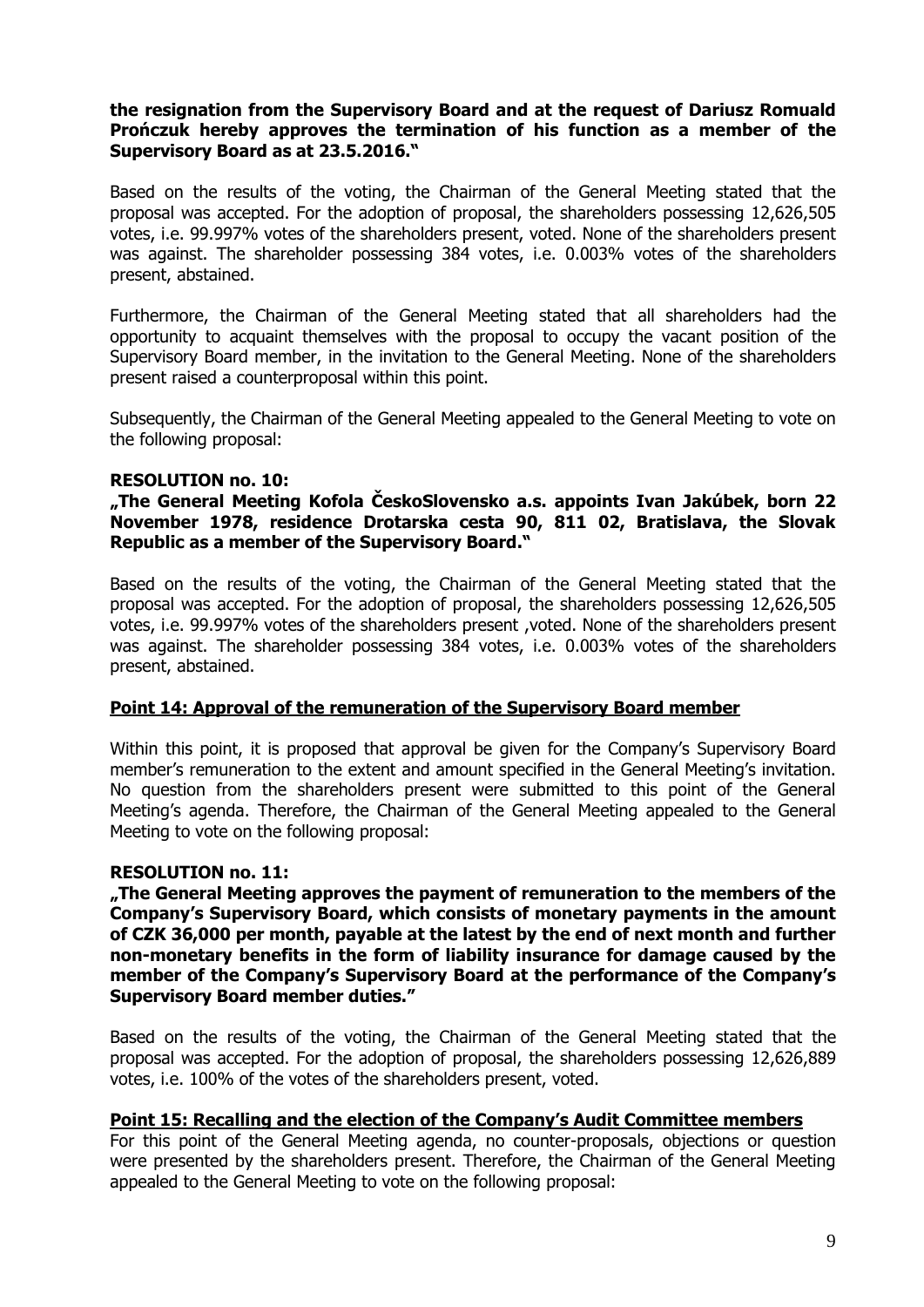# **RESOLUTION no. 12:**

**"The General Meeting recalls from the position of the Audit Committee members:** 

- **René Sommer, born 3.11.1966, residence Chelčického 885/38, Kateřinky, 747 05 Opava,**
- **Pavel Jakubík, born 14.10.1976, residence no. 1423, 739 95 Bystřice**
- **Ivan Jakúbek, born 22.11.1978, residence Drotarska cesta 90, 811 02, Bratislava, the Slovak Republic."**

Based on the results of the voting, the Chairman of the General Meeting stated that the proposal was accepted by the votes of all shareholder present, i.e. shareholders possessing 12,626,853 votes, i.e. 100% votes of the shareholders present. The shareholder voting through means of remote communication with a total of 36 votes abstained and so did not vote on Resolution no. 12.

Before the Chairman of the General Meeting proceeded to vote on the election of the new members of the Audit Committee, the Chairman asked the shareholders present if they have any counter-objections or questions regarding the nominees. None of the shareholders present submitted counter-proposals. The Chairman of the General Meeting stated that the proposed members of the Audit Committee meet the requirements from Act no. 93/2009 Coll., on auditors and the Articles of Association. Subsequently, the Chairman of the General Meeting appealed to the General Meeting to vote on the following proposal:

# **RESOLUTION no. 13:**

## **"The General Meeting appoints to the position of the Audit Committee members:**

- **Ivan Jakúbek, born 22.11.1978, residence Drotarska cesta 90, 811 02, Bratislava, the Slovak Republic,**
- **Marek Piecha, born 20.5.1966, residence Gudrichova 157, 747 61, Raduň,**
- **Pavel Jakubík, born 14.10.1976, residence no. 1423, 739 95 Bystřice."**

Based on the results of the voting, the Chairman of the General Meeting stated that the proposal was accepted. For the adoption of the proposal, the shareholders possessing 12,626,889 votes, i.e. 100% of the votes of the shareholders present, voted.

## **Point 16: Approval of the agreement on the performance of the member of the Company's Audit Committee function**

Within this point, approval of the agreement on performance concluded with the Company's Audit Committee members function is proposed. The draft of the contract was published on the Company's website and, in this version, it is proposed that it be approved by the General Meeting.

No questions from the present shareholders were submitted to this point of the General Meeting's agenda.

Subsequently, the Chairman of the General Meeting appealed to the General Meeting to vote on the following proposal:

## **RESOLUTION no. 14:**

**"The General Meeting approves the agreement on the performance of the Company's Audit Committee member, as amended, in which it was presented by the Company's Board of Directors, which will be concluded with the Company's Audit Committee members."**